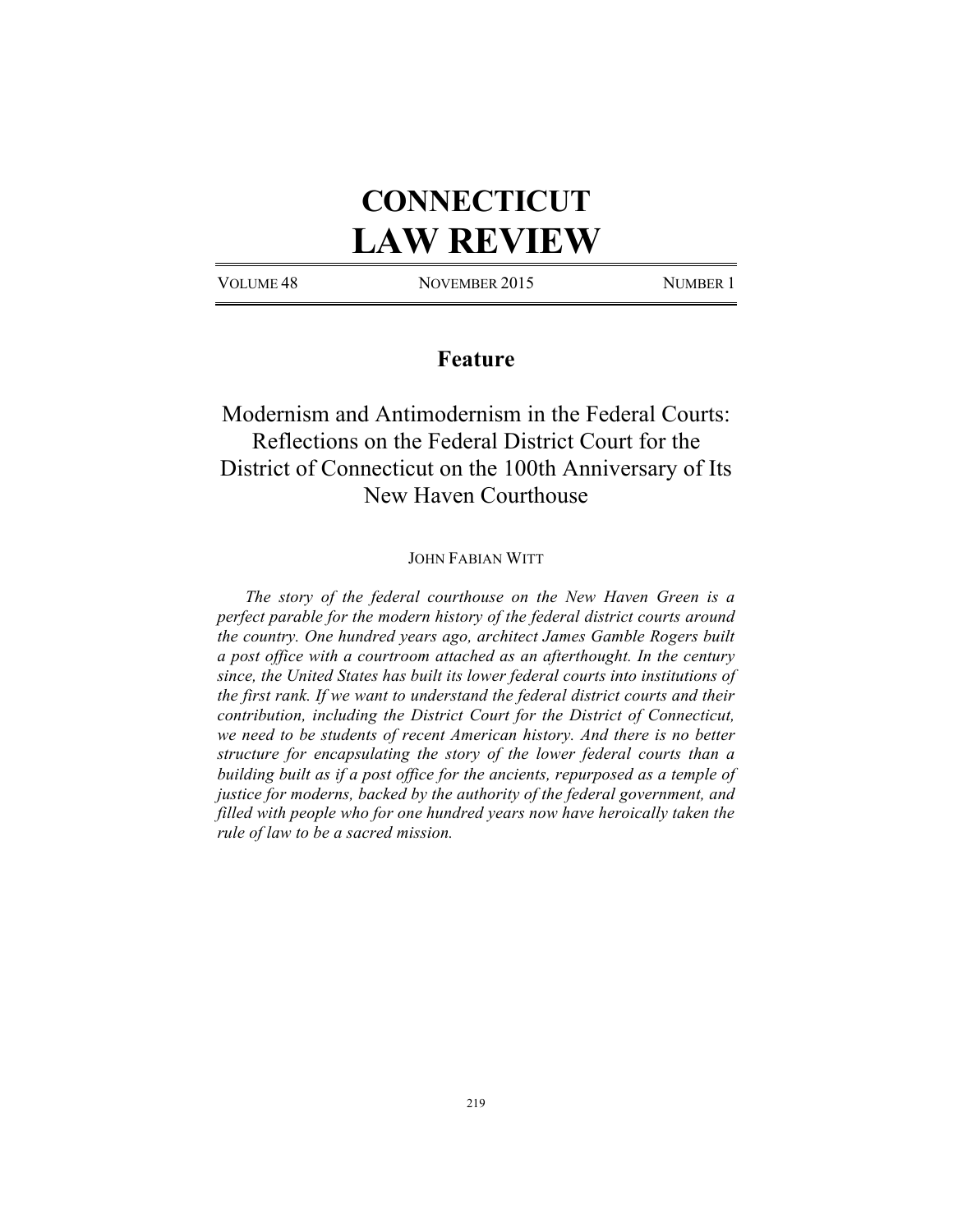### **FEATURE CONTENTS**

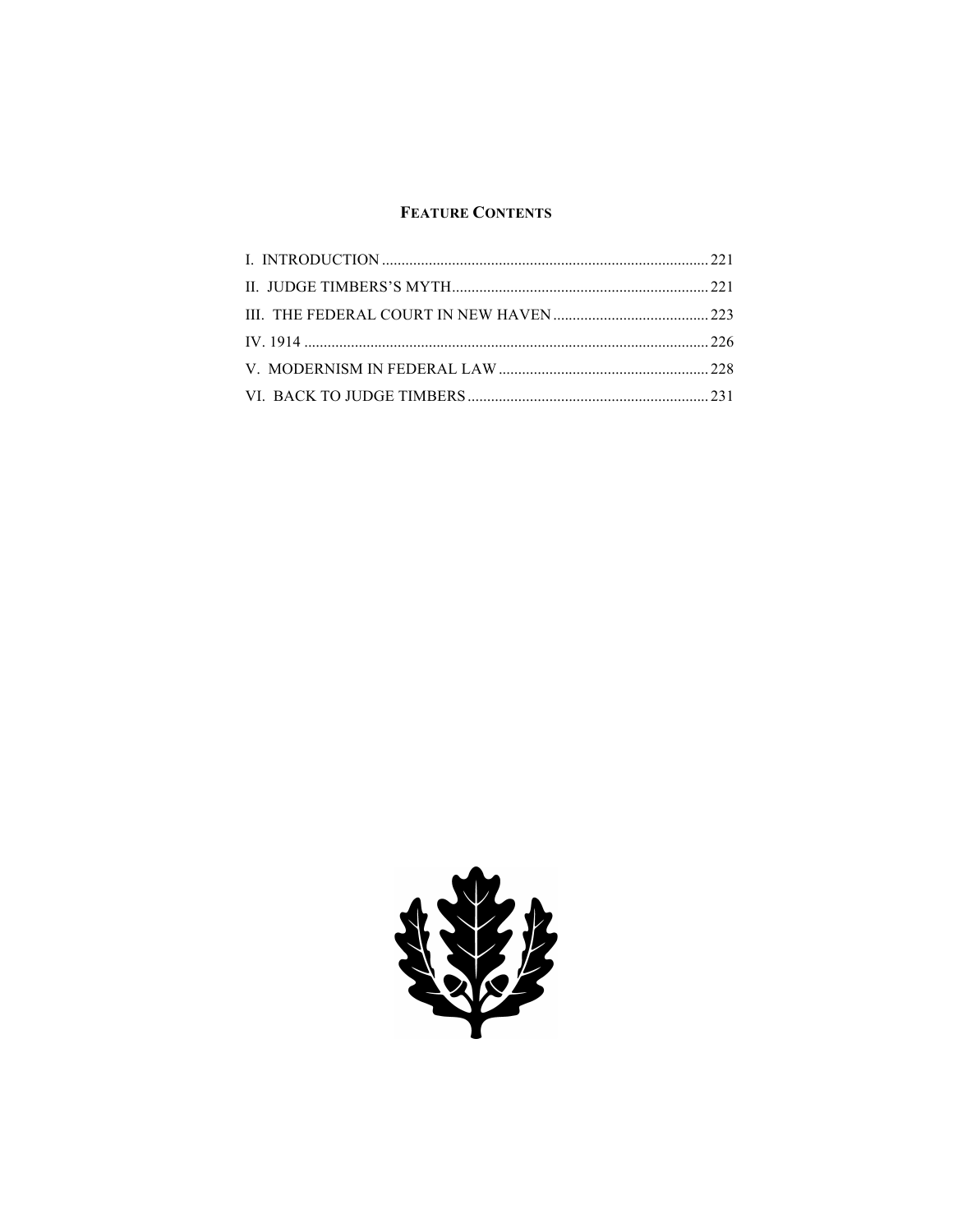## Modernism and Antimodernism in the Federal Courts: Reflections on the Federal District Court for the District of Connecticut on the 100th Anniversary of Its New Haven Courthouse

JOHN FABIAN WITT\*

#### I. INTRODUCTION

I am very pleased to have been asked to speak here this afternoon. Many thanks to Chief Judge Janet Hall for inviting me, to Judges José Cabranes and Jeff Meyer for help and encouragement along the way. Many, many thanks to Julie Jones of the U.S. Courts Library in Hartford for help in assembling the materials and slides I have today, and to Clerk of Court Robin Tabora whose generous guided tour to this wonderfully interesting building helped give me an in-person sense of its beautiful courtrooms and its amazing people.

We are here of course on the occasion of a centennial. The story of architect James Gamble Rogers and the design and building of this wonderful structure is an interesting and important one. I will get to it in due time. But with your permission, I will begin not one hundred years ago, but fifty. It was then that this building came closest to coming down, which is an interesting story, known to some of you in the room. It is a story worth dwelling on a bit here, in our celebration of the enduring Richard Lee Courthouse.

For if we want to understand the federal district courts, including the District Court for the District of Connecticut, and their contribution to American history, we need to be students of *recent* American history.

#### II. JUDGE TIMBERS'S MYTH

As many of you know, as some of you may remember, and as all of you can tell simply by walking around downtown New Haven, this was once a "model city" for the mid-century project of urban renewal. Under

 <sup>\*</sup> Allen H. Duffy Class of 1960 Professor of Law and Professor of History, Yale University. This is the text of a lecture delivered on October 30, 2014 before the judges of the United States District Court for the District of Connecticut and guests on the occasion of the 100th anniversary of the federal post office and courthouse building on the New Haven Green and the 225th anniversary of the Judiciary Act of 1789. Many thanks to the Honorable José Cabranes for inspiring this lecture, to Denny Curtis and Judith Resnik for teaching me about the architecture of justice, and to Jessie Agatstein, Abigail Moore, and Spencer Todd for research assistance.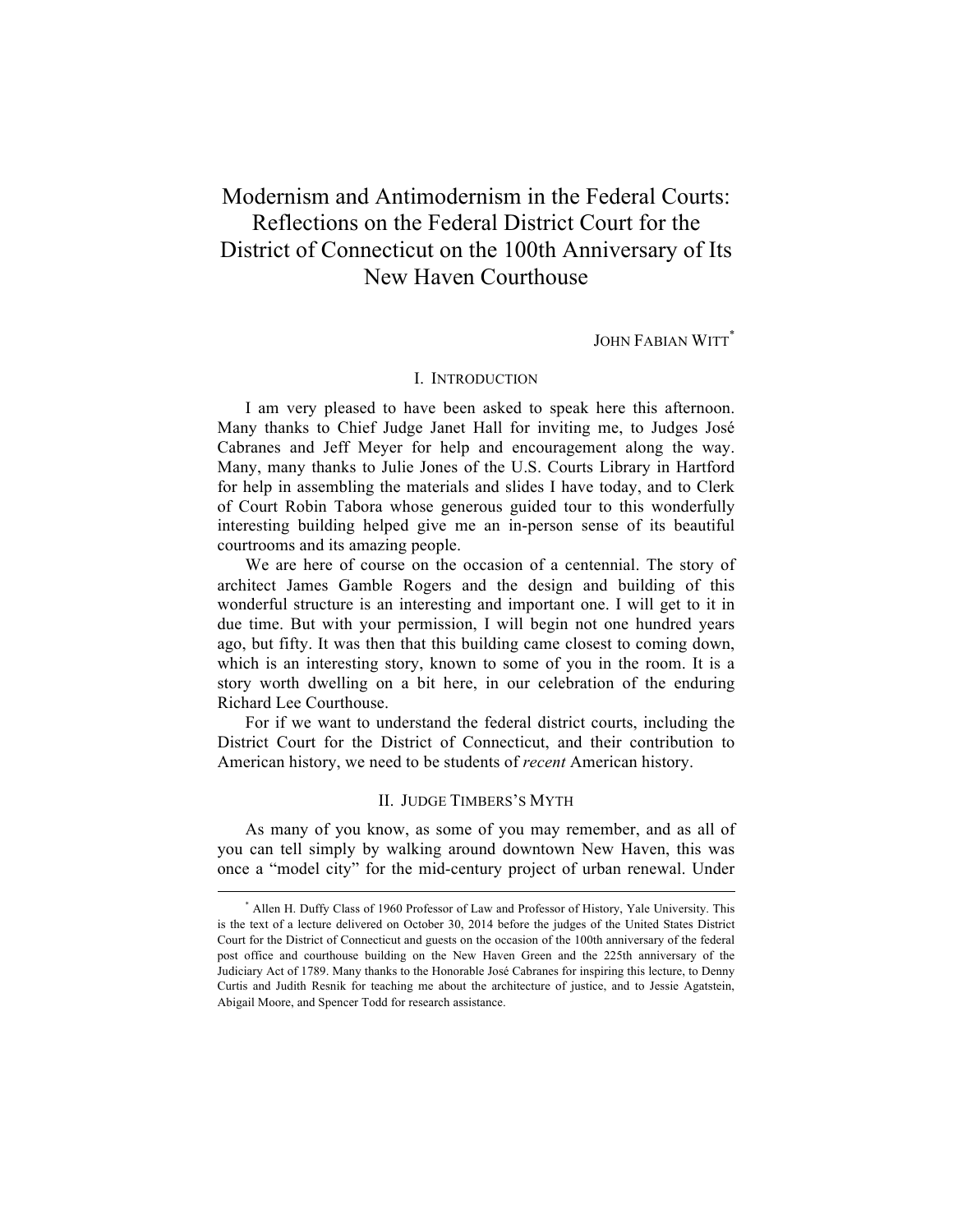#### 222 *CONNECTICUT LAW REVIEW* [Vol. 48:219

the very same Mayor Lee for whom this building is named, the Elm City was at the vanguard of the high-modernist project of razing the cobbledtogether neighborhoods of America's helter-skelter urban development from the turn of the twentieth century and replacing them with utopian skyscraper dreams: highways and clean modern lines of concrete and  $glass.<sup>1</sup>$ 

Examples include the Oak Street Connector; the Coliseum; the Knights of Columbus building; the mall and what is now the Omni Hotel; the old Macy's building where Gateway College now stands; and the Paul Rudolph-designed brutalist parking garage along Temple Street.<sup>2</sup>

Startlingly, in an irony that I am sure many have noted before me, Mayor Lee's fervor for modernist urban planning produced, in 1965 and 1966, a decision by the New Haven Redevelopment Agency and the federal government's General Services Administration to knock down this building—the building that would later be named after Lee himself. The Mayor endorsed a plan conceived by the architect I.M. Pei, modeled on Pei's still-controversial Government Center in Boston, to raze virtually everything then on the block, from the Green to Orange Street, from Chapel on the south to Elm on the north, and to replace it with a massive New Haven Government Center, punctuated by a twenty-nine-story tower and open modernist plaza.<sup>3</sup>

The project proposed to relocate the federal court spaces to undistinguished rooms in a new building on the corner of Chapel and Orange, where they would have occupied a small part of a building mostly dedicated to other government agencies.

Enter Chief Judge William Timbers. Judge Cabranes reminded the members of the Connecticut Bar Foundation this past spring of Judge Timbers's endearing eccentricities. He loved his dogs. He spoke in a whisper, so much so that he came to be known as "Whispering Willie."<sup>4</sup>

But in 1966, Timbers was right in line with his colleagues. He and the other judges on the district court angrily opposed the proposal. For 177 years, Timbers stormed, the federal court in New Haven had been

<sup>&</sup>lt;sup>1</sup> See VINCENT SCULLY, AMERICAN ARCHITECTURE AND URBANISM 237 (1969). <sup>2</sup> See RACHEL D. CARLEY, NEW HAVEN PRES. TRUST, TOMORROW IS HERE: NEW HAVEN AND THE MODERN MOVEMENT 21–23, 25–30 (2008), http://newhavenmodern.org/system/dragonfly/ production/2013/10/09/14\_26\_41\_524\_NewHaven\_TomorrowIsHere\_Carley2008.pdf [http://perma.cc/ NN3U-Y7KL] (providing photographs and history of the aforementioned New Haven construction projects). 3 *See* SCULLY, *supra* note 1, at 243–44, 250 (displaying aerial view of the 1966 New Haven

development); *see also Government Center, New Haven, CT, 1968–1981 Project Not Built*, UNIV. MASS. AT DARTMOUTH: PAUL RUDOLPH & HIS ARCHITECTURE, http://prudolph.lib.umassd.edu/ node/4695 [http://perma.cc/T4QA-QZUU] (last visited Sept. 4, 2015) (discussing and depicting New Haven development plans of potential government center that was ultimately cancelled).

<sup>4</sup> José A. Cabranes, Remarks at the Annual Reception of the Connecticut Bar Foundation (Apr. 24, 2014) (on file with author).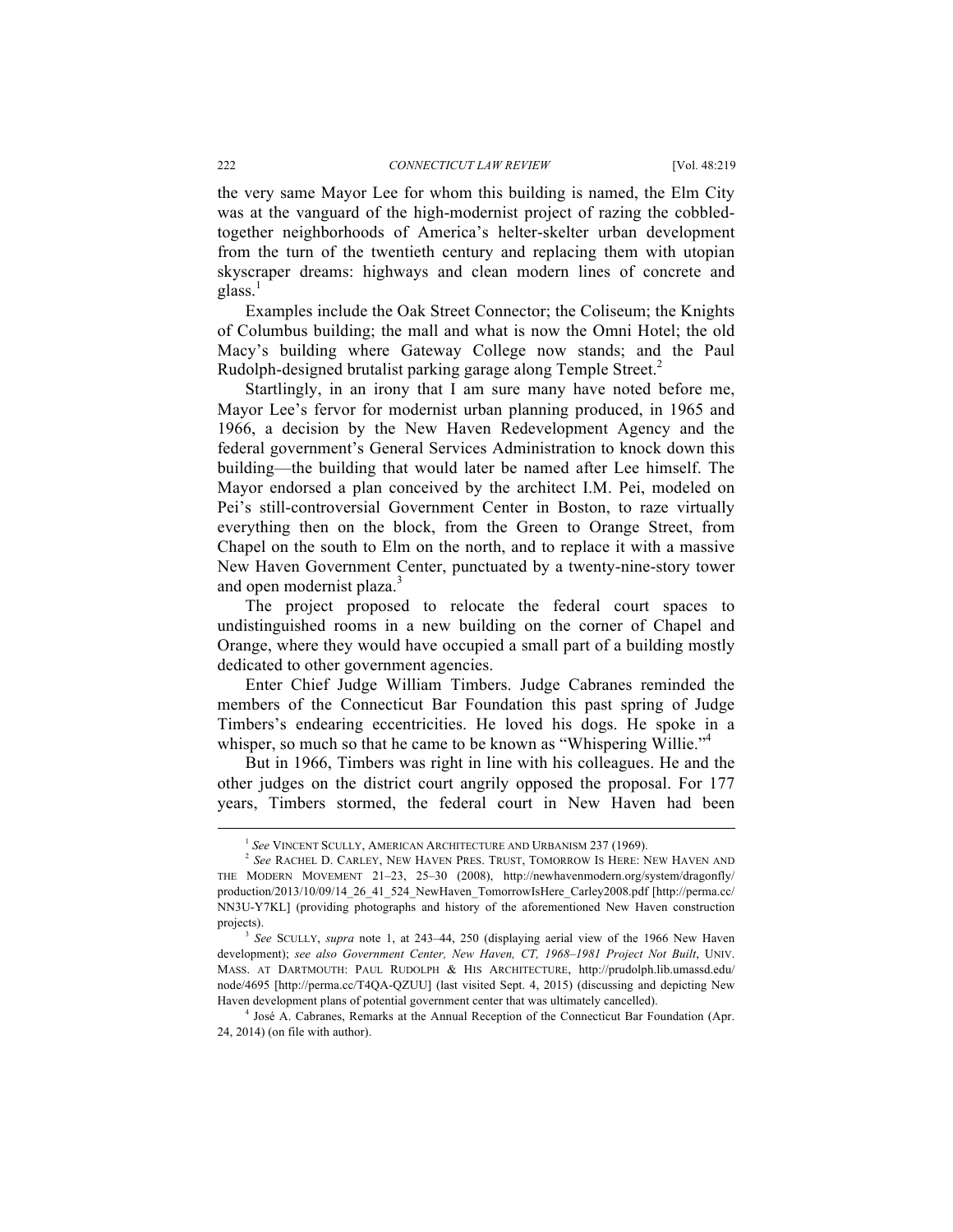prominently located near the historic New Haven Green.<sup>5</sup> Timbers liked to remind people that the District of Connecticut was "the oldest seat of any federal court in the Nation."<sup>6</sup> To locate a court with such history and dignity alongside executive branch agencies, Timbers argued, would make the courts seem like "some sub-agency" of the White House.<sup>7</sup> The position of the court and the architectural distinction of its home, Timbers protested, had long been symbolic of the "rugged independence" of the federal judiciary as a distinct branch of the government.<sup>8</sup>

Now, this idea—that the lower federal courts have long been a central institution in communities like New Haven, and that their significance and architectural integrity as courts run back to the Founders—is a widespread one.<sup>9</sup> We can recognize it in the classical Beaux-Arts architecture of this very courthouse, at least in its current incarnation. Indeed, we can find manifestations of this idea in federal courthouses all over the country, where classical facades aim to leave the impression of timeless authority running back to the original Judiciary Act of 1789, if not before.<sup>10</sup>

But, the idea that the lower federal courts have had such a central role in the lives of our communities until quite recently is deeply misleading. Let me explain.

#### III. THE FEDERAL COURT IN NEW HAVEN

Let's start with the actual homes of the federal court in New Haven before the completion of this building. Timbers leaves us with the impression that the court stood in a majestic position on the Green. In reality, the court was several doors down from the Green on College Street for its first decade.<sup>11</sup> It had a somewhat better position in the first half of the nineteenth century, but it never had a facility sufficient to the work of

 <sup>5</sup> *See State's Federal Judges Vote to Keep Post Office Quarters*, NEW HAVEN REG., Nov. 25, 1966, at 1.

<sup>6</sup> Town of East Haven v. E. Airlines, Inc., 293 F. Supp. 184, 188 (D. Conn. 1968). 7 Charles C. Goetsch, *A Hisory of the New Haven Federal Courthouse*, 59 CONN. B.J. 380, <sup>383</sup>

<sup>(1985).</sup>

<sup>8</sup> *Id*. 9 *See, e.g.*, Jonathan D. Rosenbloom, *Social Ideology as Seen Through Courtroom and Courthouse Architecture*, 22 COLUM.-VLA J.L. & ARTS 463, 463, 503–08 (1998) (discussing the historical significance of American federal courts). Architect Bill Pederson, designer of three federal courthouses in Minneapolis, Portland, and Buffalo, has expressed a vision of the courthouse as "an urban gathering place" in "a dialogue of community." Barry A. Muskat, *So Far, So Good: The New Federal Courthouse*, BUFFALO SPREE (Dec. 2009), http://www.buffalospree.com/buffalospreemagazine /archives/2009\_12/1209architecture.html [http://perma.cc/5Q88-E37X].

<sup>10</sup> *See* JUDITH RESNIK & DENNIS CURTIS, REPRESENTING JUSTICE: INVENTION, CONTROVERSY, AND RIGHTS IN CITY-STATES AND DEMOCRATIC COURTROOMS 171–72 (2011) (discussing how the architectural features of many federal courthouses are intended to inspire respect for the tradition and purpose of the judiciary).<br><sup>11</sup> Goetsch, *supra* note 7, at 381.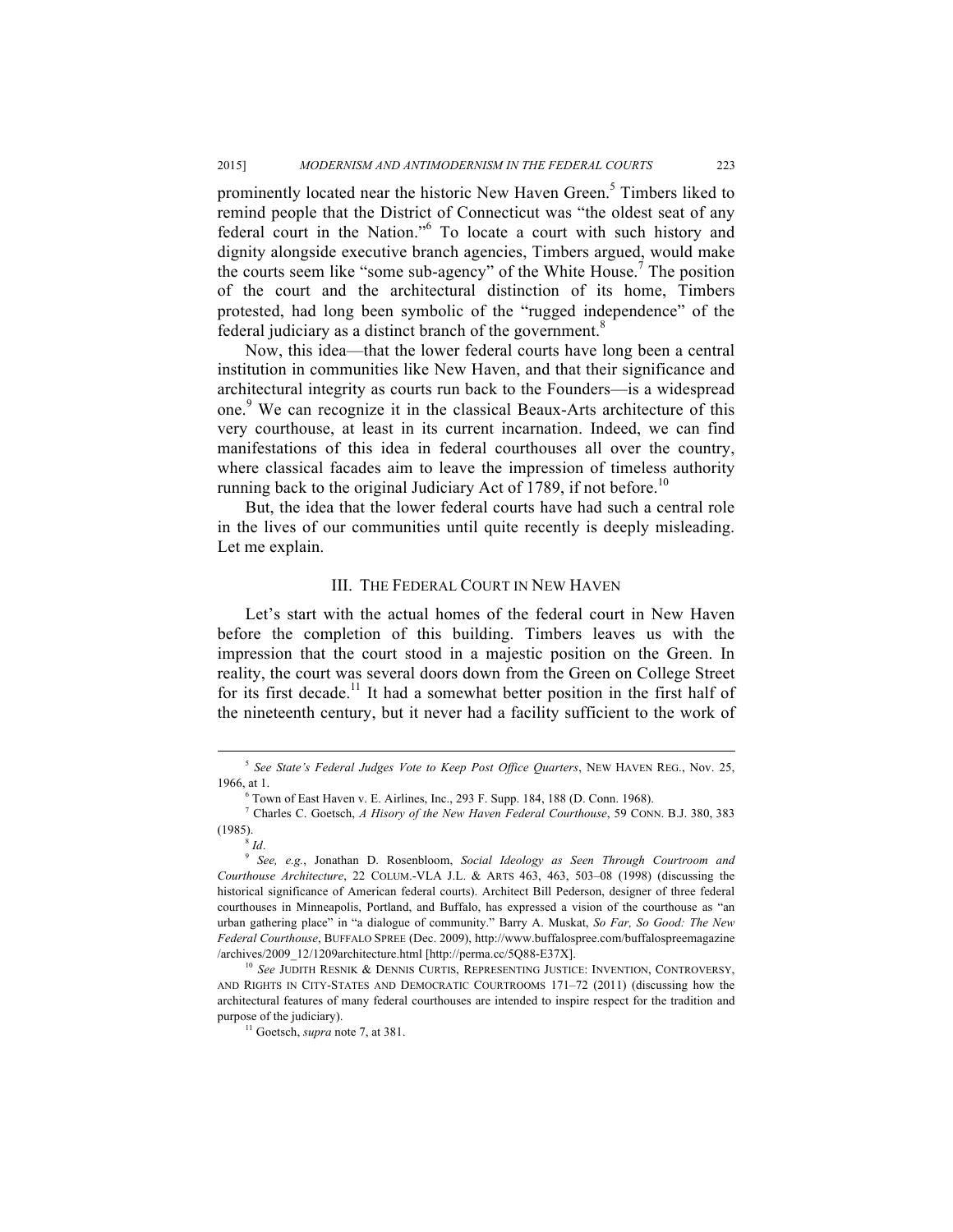#### 224 *CONNECTICUT LAW REVIEW* [Vol. 48:219

being a court. In fact, throughout its first decade, federal trials took place in borrowed space in state house buildings.<sup>12</sup> From 1859 to 1919, the court finally had a courtroom to call its own—but only at the cost of sharing space in the U.S. Post Office building, located a block and a half from the Green on Church Street. The courtroom was stuck on the third floor, two flights of stairs up from the post office and one flight up from the Customs Service. Precisely as Judge Timbers would later worry, the District Court had been relegated to a subordinate coexistence with an agency of the executive branch.<sup>13</sup>

The light architectural footprint of the early court went hand-in-hand with a tiny docket. Indeed, as recently as 1904, in the federal district courts across the country, there were fewer than 30,000 filings of civil *and* criminal cases combined. 14

Most of these were diversity cases, not federal question cases, since federal question jurisdiction did not exist until  $1875$ ,<sup>15</sup> and barely mattered in jurisdictions outside the South for several more decades still. As such, when we look at the great cases of the nineteenth century in the U.S. Supreme Court, it is no coincidence that the lion's share came out of the state supreme courts: examples include *McCulloch v. Maryland*<sup>16</sup> and Gibbons v. Ogden,<sup>17</sup> testing the outer boundaries of Congressional authority; *Trustees of Dartmouth College v. Woodward*<sup>18</sup> and *Proprietors of the Charles River Bridge v. Proprietors of the Warren Bridge*, <sup>19</sup> defining

1901, 1950, and 2001 and showing that in 1901 fewer than 30,000 were filed).<br><sup>15</sup> Jurisdiction and Removal Act of 1875, ch. 137, 18 Stat. 470.<br><sup>16</sup> 17 U.S. (4 Wheat.) 316, 323–25 (1819) (establishing power of Congress, un Proper Clause, to create a national bank).<br><sup>17</sup> 22 U.S. (9 Wheat.) 1, 22 (1824) (establishing power of Congress, under Commerce Clause, to

regulate navigable waterways).<br><sup>18</sup> 17 U.S. (4 Wheat.) 518, 594–95 (1819) (finding that a charter granting land to trustees of

Dartmouth College constituted a contract within meaning of Contract Clause).<br><sup>19</sup> 36 U.S. (11 Pet.) 420, 467–68 (1837) (finding that, under Contract Clause, granting of a charter to one company did not preclude granting of a charter to another for same purposes).

 $^{12}$   $Id$ . at 380. 13 ANN BEHA ASSOCS., HISTORIC STRUCTURES REPORT: UNITED STATES COURTHOUSE, NEW HAVEN, CONNECTICUT 13 (1990).

<sup>&</sup>lt;sup>14</sup> History of the Federal Judiciary: Private Civil Cases, FED. JUD. CTR., http://www.fjc.gov/ history/caseload.nsf/page/caseloads\_private\_civil [http://perma.cc/DKE8-V8EH] (last visited Sept. 5, 2015); *History of the Federal Judiciary: Criminal Cases*, FED. JUD. CTR., http://www.fjc.gov/history/ caseload.nsf/page/caseloads\_criminal [http://perma.cc/3HX2-4KLP] (last visited Sept. 5, 2015); *see also* WILLIAM F. SHUGHART II & GÖKHAN R. KARAHAN, NAT'L INST. OF JUSTICE, A STUDY OF THE DETERMINANTS OF CASE GROWTH IN U.S. FEDERAL DISTRICT COURTS 1 fig. 1 (2003), https://www.ncjrs.gov/pdffiles1/nij/grants/204010.pdf [https://perma.cc/UCV3-BNDQ] (diagraming changes in the caseloads of federal courts over time); Judith Resnik, *Building the Federal Judiciary (Literally and Legally): The Monuments of Chief Justices Taft, Warren, and Rehnquist*, 87 IND. L.J. 823, 827 fig.3 (2012) (charting total number of civil and criminal filings in U.S. District Courts for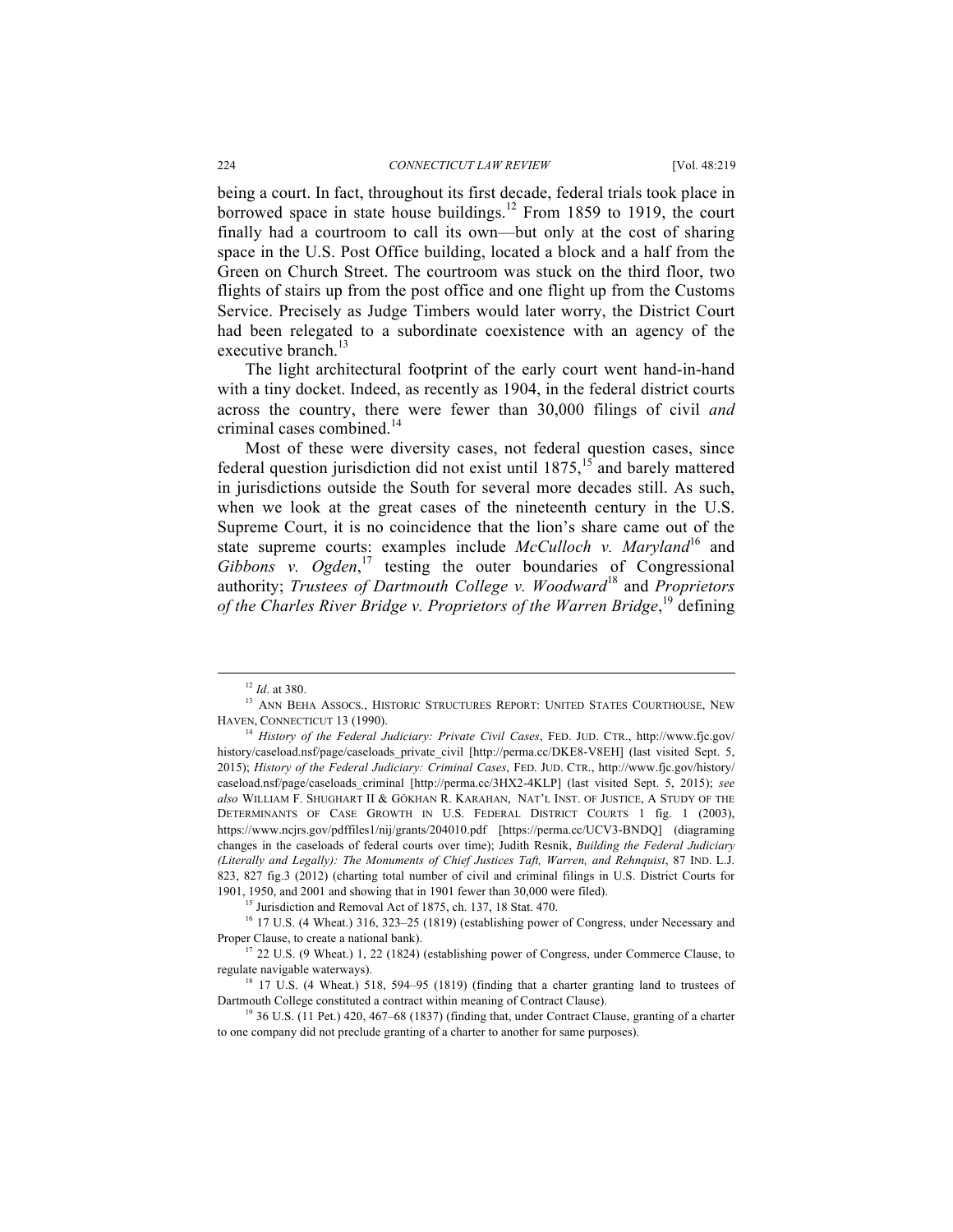the contracts clause; *Prigg v. Pennsylvania*<sup>20</sup> on the fugitive slave problem; and cases like *Munn v. Illinois*<sup>21</sup> and *Lochner v. New York*<sup>22</sup> on the authority to regulate the marketplace.

And so it should not be surprising that the District of Connecticut court never had more than one judge during the first century and a half of its existence. Indeed, only ten district judges served in the District of Connecticut during the 140 years from 1789 until 1928.<sup>23</sup>

The District of Connecticut was hardly alone in this. The shifting residence of New Haven's federal court was matched by the peripatetic U.S. Supreme Court: a Court that was virtually homeless during much of the early part of its existence. The Supreme Court first met in 1790 and 1791 in hastily arranged rooms in New York's Royal Exchange building and Philadelphia's Independence Hall.<sup>24</sup> The unsuitability of the surroundings was no obstacle because the justices had no cases to decide in these awkward early sittings. And even when cases began to trickle in, the justices met in repurposed state courtrooms in Philadelphia's Old City Hall and then in ill-adapted rooms in the perpetually unfinished Capitol Building.<sup>25</sup> The Court regularly heard cases in a private home when construction displaced them.<sup>26</sup> (In 1803, Chief Justice John Marshall announced the decision in the great case of *Marbury v. Madison* in a rooming house!<sup>27</sup>) By 1861, the Court moved to the Old Senate Chamber, where they would stay until  $1935<sup>28</sup>$  Even here, however, the justices had

<sup>&</sup>lt;sup>20</sup> 41 U.S. (16 Pet.) 539, 541–42 (1842) (declaring that federal law provided exclusive remedy for return of runaway slaves).<br><sup>21</sup> 94 U.S. 113, 125 (1877) (recognizing power of the state to "regulate[] . . . the manner in which

<sup>[</sup>a citizen] use[s] his own property[] when such regulation [is] necessary for the public good"). <sup>22</sup> 198 U.S. 45, 74 (1905) (holding that state law regulating working conditions interfered with

freedom to contract and was therefore unconstitutional). 23 José A. Cabranes, *Notes on the History of the Federal Court of Connecticut*, 57 CONN. B.J.

<sup>351, 372 (1983);</sup> *United States District Judges for the District of Connecticut*, U.S. DIST. COURT: DIST. CONN., http://www.ctd.uscourts.gov/sites/default/files/forms/2015HistoricJudges\_0.pdf [http://perma. cc/VZ9F-VKZT] (last visited Sept. 24, 2015).

<sup>24</sup> Robert P. Reeder, *The First Homes of the Supreme Court of the United States*, 76 PROC. AM. PHIL. SOC'Y 543, 545, 551 (1936).

<sup>&</sup>lt;sup>25</sup> R. KENT NEWMYER, JOHN MARSHALL AND THE HEROIC AGE OF THE SUPREME COURT 398 (2001) (explaining that during the first eight years of Justice Marshall's tenure, the Court heard cases in a cramped room in the Capitol originally set aside for Senate committee hearings); Reeder, *supra* note 24, at 583 (noting that the Supreme Court's third home was in Philadelphia's City Hall).

 $26$  G. EDWARD WHITE, THE MARSHALL COURT AND CULTURAL CHANGE, 1815–35, at 158 (1988); Reeder, *supra* note 24, at 545 n.5 (quoting JEREMIAH MASON & GEORGE STILLMAN HILLARD, MEMOIR AND CORRESPONDENCE OF JEREMIAH MASON 145 (1873)).

<sup>&</sup>lt;sup>27</sup> JEAN EDWARD SMITH, JOHN MARSHALL: DEFINER OF A NATION 319 (1996) ("On Thursday, February 24, . . . the justices assembled in the living room of Stelle's Hotel to announced their decision [in *Marbury v. Madison*].").

<sup>28</sup> *The Supreme Court Building*, U.S. SUP. CT., http://www.supremecourt.gov/about/court building.aspx [http://perma.cc/4GMA-KPR7] (last visited Sept. 23, 2015).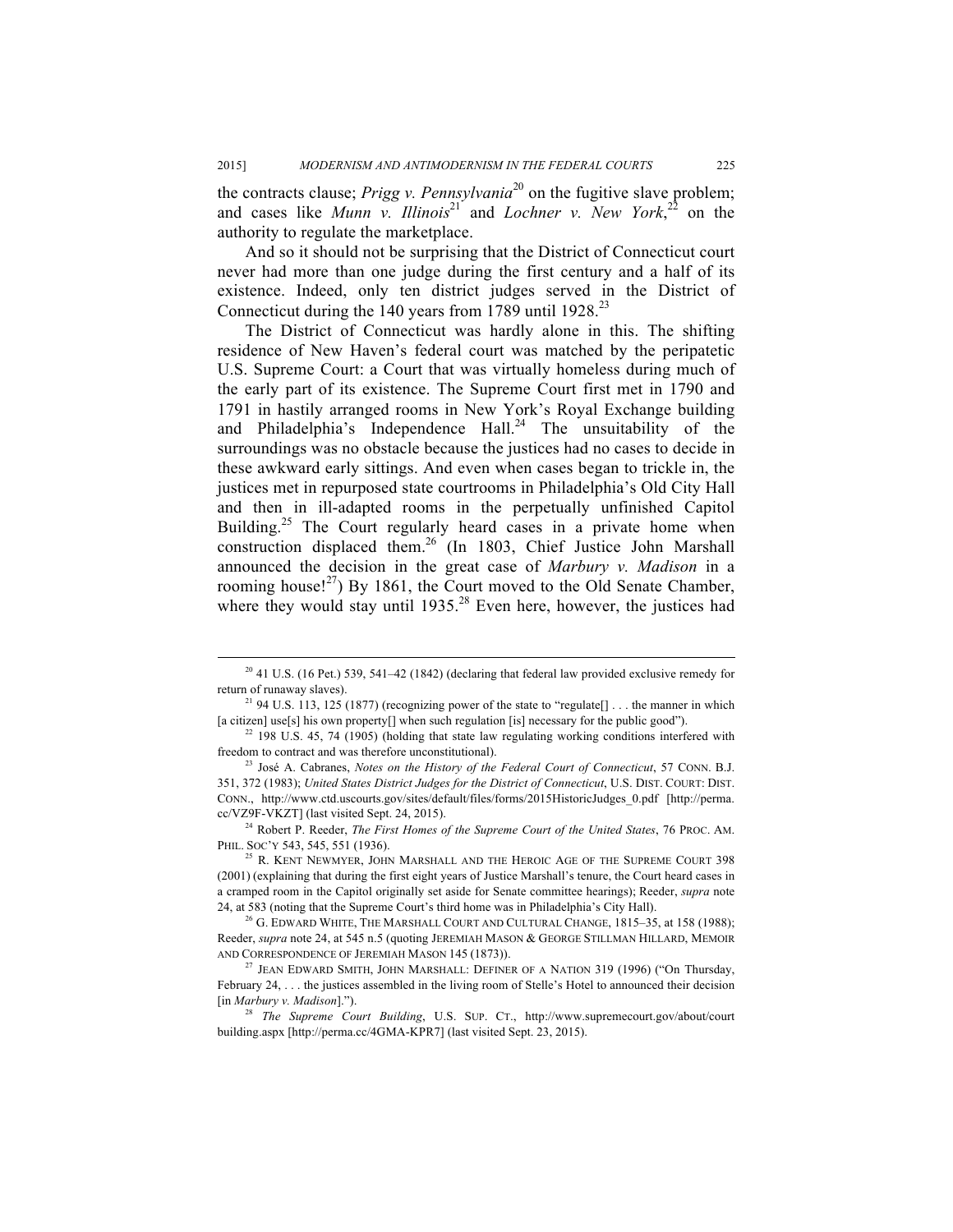no chambers or office space, only a single repurposed hearing room.<sup>29</sup>

#### IV. 1914

This gives us a sense of what James Gamble Rogers was up to in 1914 when he set about to design the building in which we now find ourselves. Rogers's plan recognized the modest significance of the lower federal courts at the time. It will have escaped few of you that the chiseled marble on the outside of this building describes it as a post office first, and a courthouse distinctly second. This room we are now in was essentially where the mail was sorted. The beautiful entrance hall outside was the retail end of the post office operations. Rogers built a *post office building* with a court on the second floor.<sup>30</sup>

At the cornerstone ceremony of 1914, speaker after speaker confirmed this judgment. The event celebrated the centrality of the post office to the nation. Now, we might expect as much from the president of the city Chamber of Commerce, who spoke that day.<sup>31</sup> But, Governor Simeon Baldwin—at the time still a professor emeritus at Yale Law School and a former chief justice of the Connecticut Supreme Court—relegated the upstairs "temple of justice" to an afterthought and waxed poetic about the nation's post offices.<sup>32</sup> Their contribution to the worldwide Universal Postal Union, he announced, had led to an ever-increasing "brotherhood of nations."<sup>33</sup> (Two months later World War I commenced; so much for the power of the postman!)

Even former President and future Chief Justice Taft—himself once a lower federal court judge in Ohio—described the cornerstone event as the "dedication of a *post office*" and never once mentioned the courtroom planned for the upper story.<sup>34</sup>

Truth be told, in 1914, the lower federal courts had not gained all that much in stature since the nineteenth century. To be sure, they had picked

<sup>&</sup>lt;sup>29</sup> THE SUPREME COURT: A C-SPAN BOOK FEATURING THE JUSTICES IN THEIR OWN WORDS 318 (Brian Lamb et al. eds., 2010).

<sup>30</sup> *See* George Nichols, *The New Haven Post Office and Court House*, 31 ARCHITECTURAL F. 85, 85–90 (1919) (explaining that more consideration was given to the design of the post office portion of the building than the courthouse portion); *Taft Wields the Trowel at New P.O*., NEW HAVEN EVENING REG., June 4, 1914, at 1.

<sup>&</sup>lt;sup>31</sup> See Col. Isaac M. Ullman, President of the New Haven Chamber of Commerce, Address at Corner Stone Event as Chairman of the Occasion (June 4, 1914), *in* NEW HAVEN, CONN. FEDERAL BUILDING 1–4 (New Haven Chamber of Com. ed., n.d.), http://ctd.uscourts.gov/sites/default/files/ forms/Cornerstone%20Fed%20Ct%201914.pdf [http://perma.cc/TVH4-9EE8], for the speech he recited as the Chairman of the Occasion.<br><sup>32</sup> Hon. Simeon E. Baldwin, Governor of Connecticut, Address at Corner Stone Event (June 4,

<sup>1914),</sup> *in* NEW HAVEN, CONN. FEDERAL BUILDING, *supra* note 31, at 4–6.

<sup>33</sup> *Id.* at 5.

<sup>34</sup> Hon. William Howard Taft, President of the United States, Address at Corner Stone Event (June 4, 1914), *in* NEW HAVEN, CONN. FEDERAL BUILDING, *supra* note 31, at 13 (emphasis added).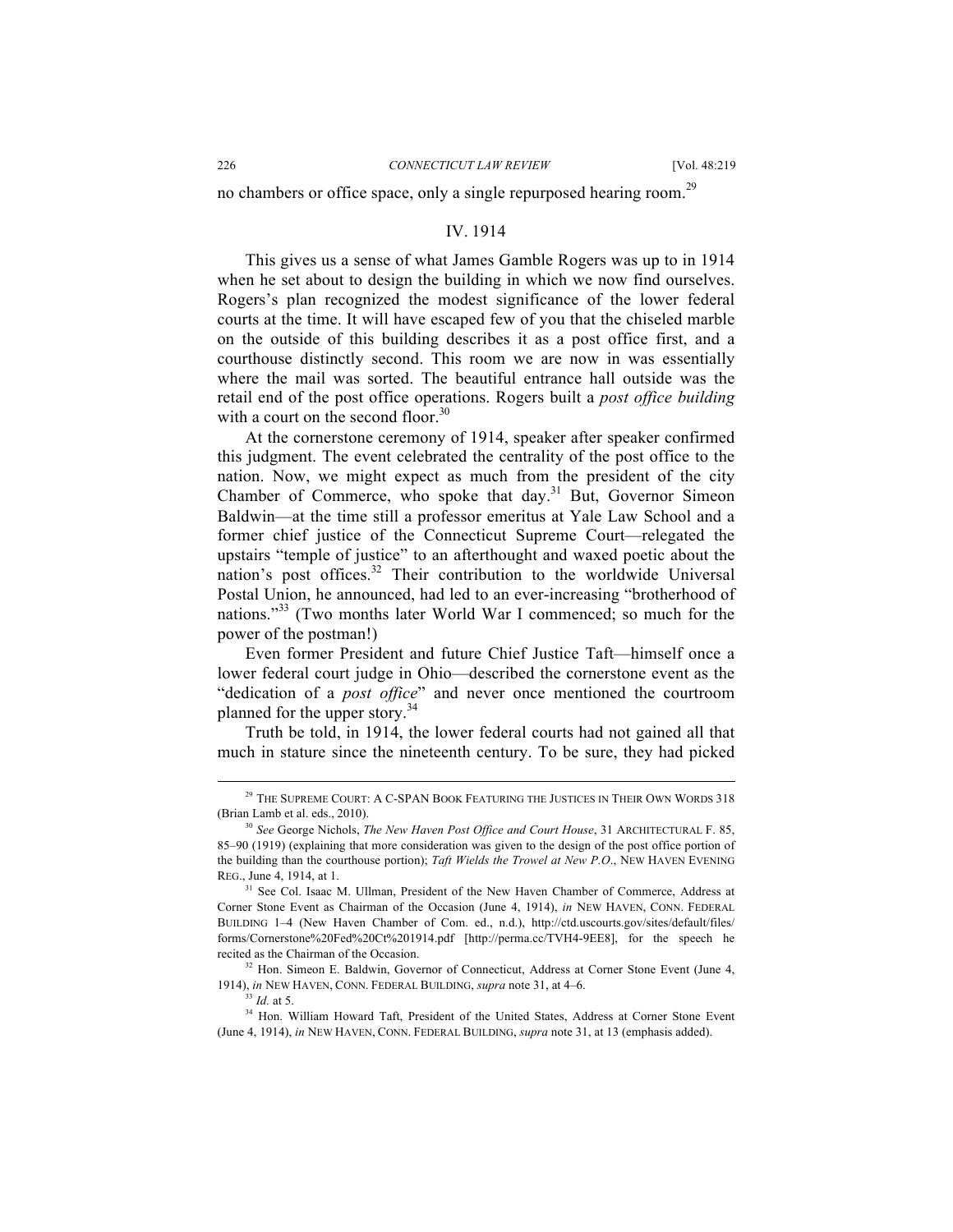up some new federal statutory regimes, chief among which was the Sherman Act, $^{35}$  governing the law of antitrust and unfair competition.

Nonetheless, filings—civil and criminal combined—amounted to only about 40,000 nationwide in federal district courts in 1915 when this building was underway. $36$ 

And still Connecticut had only one federal district judge. For nearly a decade the new Rogers building would go on with only one judge, who also, it should be noted, had a courtroom in Hartford in the similarly mixed-use U.S. Post Office and Customhouse, built in 1882.<sup>37</sup>

Two things should be clear. First, Connecticut was not alone in the modesty of its lower federal courts. James Gamble Rogers designed and built a very similar post office with a courtroom on the second floor in New Orleans immediately before working on the New Haven building. Architecture critics understood that it was a post office building and described it as such, notwithstanding the well-appointed federal courtroom, which was startlingly similar in appearance to the original second floor courtroom in the 1914 New Haven building.<sup>38</sup>

Second, Rogers knew how to build a proper courthouse when he wanted to. In Shelby County, Tennessee, Rogers built a courthouse that opened in 1910.<sup>39</sup> The building was a lavish, massively constructed palace of justice. Contemporaries described it with a mix of awe and mockery as "the most pretentious public building south of the Ohio River."<sup>40</sup> The Shelby County building was exclusively a courthouse, with none of the ancillary agencies that would so trouble Judge Timbers here in New Haven. But it was not a federal court at all. It was a state court. It was the state courts, not the federal courts, that got their architectural due in 1919. We can see that looking up the street at the sadly underfunded state courthouse on the green, now clad in its virtually perpetual scaffolding, but in 1914 resplendent in a classical architecture that aimed to give justice timeless roots deep in antiquity.<sup>41</sup>

So the federal building here on the Green in its origins was testimony to the majesty of the federal government—it was even testimony to the

<sup>&</sup>lt;sup>35</sup> Sherman Act, ch. 647, 26 Stat. 209 (1890) (codified as amended at 15 U.S.C. §§ 1–7 (2012)).<sup>36</sup> See sources cited *supra* note 14.

<sup>&</sup>lt;sup>37</sup> See Cabranes, *supra* note 23, at 356; *History of the Federal Judiciary: Historic Federal Courthouses*, FED. JUD. CTR., www.fjc.gov/history/courthouses.nsf/getcourthouse?OpenAgent&chid= 5E604CBD2F9C74E38525718B00568763 [http://perma.cc/5JFQ-CSEL] (last visited Sept. 24, 2015). 38 *See Post Office, New Orleans, La.*, 47 ARCHITECTURE & BUILDING 131–36 (1915) (providing

photographs of and describing the architecture of the New Orleans building).

<sup>39</sup> AARON BETSKY, JAMES GAMBLE ROGERS AND THE ARCHITECTURE OF PRAGMATISM 81, 262 (1994). 40 *Id*. at 83.

<sup>41</sup> *See* Thomas MacMillan, *Courthouse Repairs Imminent*, NEW HAVEN INDEP. (Sept. 17, 2012, 6:07 AM), http://www.newhavenindependent.org/index.php/archives/entry/courthouse\_facade [http:// perma.cc/B3VX-8GU7] (describing issues with and delays in repairs to the courthouse in New Haven).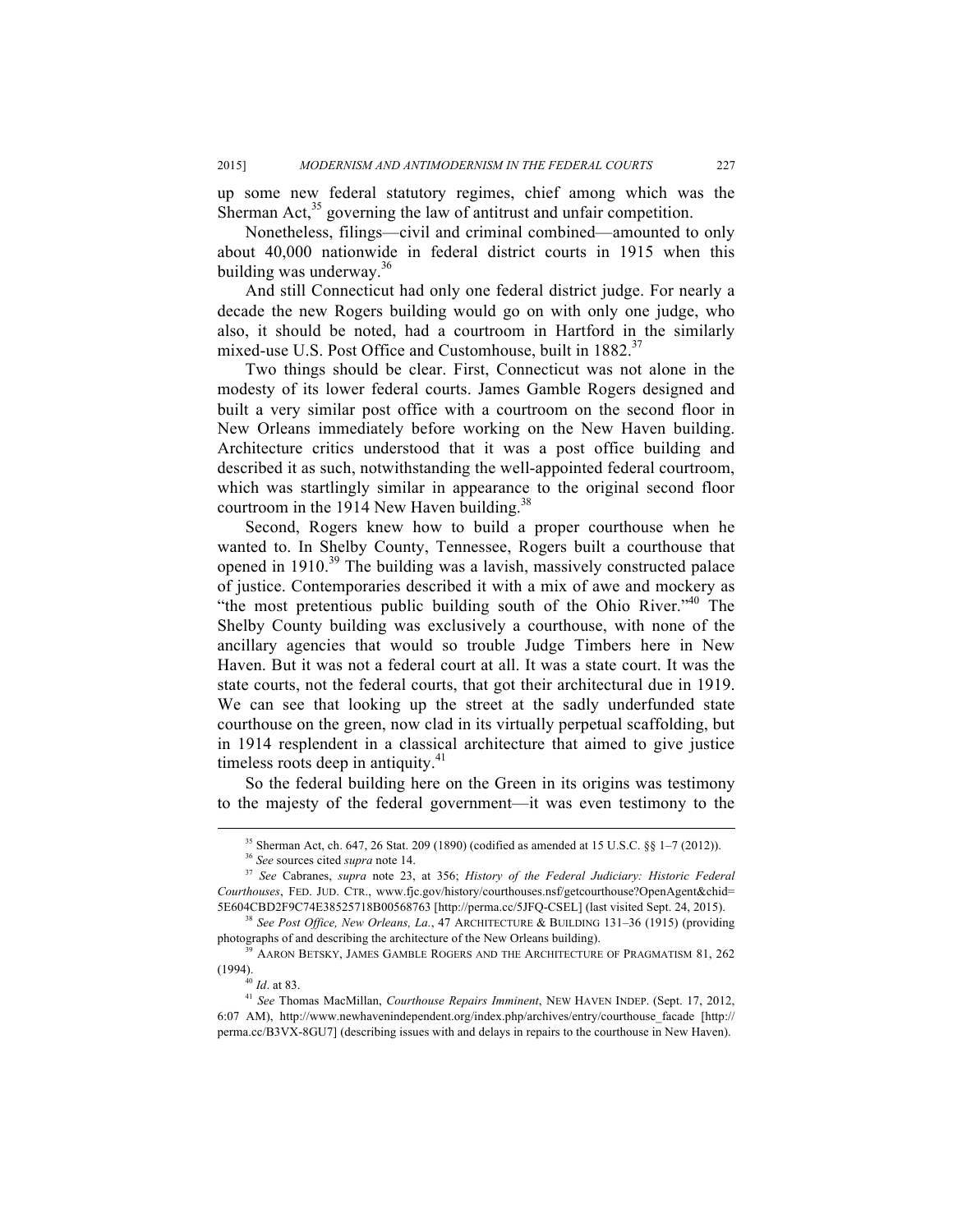hopes that our national government and its agencies might contribute in some small way to the peace of mankind.

But testimony to the significance of the lower federal courts on the eve of World War I?

Not so much.

#### V. MODERNISM IN FEDERAL LAW

Yet change was afoot. In the world of architecture, Rogers's classical buildings were coming under increasingly withering critique. When Rogers's Sterling Memorial Library went up at Yale in the so-called Collegiate Gothic style, some critics were dismayed. "[A] monument of lifelessness and decadence," said one.<sup>42</sup> The style of the age had shifted away from the Beaux-Arts of the courthouse and the neo-Gothic that Rogers was imprinting on the Yale campus. In its place were the clean modern lines of architects like Walter Gropius, whose Bauhaus school in Germany was built just a half dozen years after the courthouse in which we  $\sin^{43}$ 

This was the style that would later be picked up in the rectangular forms of both the McMahon federal building in Bridgeport and the Ribicoff federal building in Hartford.<sup>44</sup> And it was the style that would be embraced by the architects of New Haven's urban renewal projects of the 1950s and 1960s.<sup>45</sup>

What we should see, but often don't, is that alongside the change in architectural forms came a transformation of our law as well. The New Deal and its aftermath was our modernist moment in the law.<sup>46</sup> A vast new

 <sup>42</sup> David W. Dunlap, *A Piece of Yale's Library is Brought Back to Life*, N.Y. TIMES (Dec. 26, 2014), http://www.nytimes.com/2014/12/27/nyregion/yale-university-library-revives-entrance-hall.html (quoting *Harkness Hoot Denounces Yale's New Million-Dollar Gothic Buildings—Attacks "Bogus Elizabethan Mansions" on Campus*, HARV. CRIMSON (Nov. 4, 1930), http://www.thecrimson.com/ article/1930/11/4/harkness-hoot-denounces-yales-new-million-dollar/ [http://perma.cc/6EQ8-BR78]). 43 *See* WILLIAM J.R. CURTIS, MODERN ARCHITECTURE SINCE 1900, at 186 (3d ed. 1996)

<sup>(</sup>explaining how in 1920 Gropius drew up designs for the Bauhaus).

<sup>44</sup> See GEN. SERVS. ADMIN., ABRAHAM A. RIBICOFF FEDERAL BUILDING AND COURTHOUSE, http://www.gsa.gov/graphics/regions/Ribicoffmore.pdf [http://perma.cc/BAP9-YLZR] and GEN. SERVS. ADMIN., BRIEN MCMAHON FEDERAL BUILDING AND U.S. COURTHOUSE, http://www.gsa.gov/ graphics/regions/McMahonmore.pdf [http://perma.cc/HPE3-K3G5], for photographs and descriptions of the buildings and their architecture. 45 *See, e.g.*, SCULLY, *supra* note 1, at 198–204 (providing photographs and descriptions of various

buildings in New Haven).

<sup>46</sup> *See, e.g.*, ELLIS W. HAWLEY, THE NEW DEAL AND THE PROBLEM OF MONOPOLY: A STUDY IN ECONOMIC AMBIVALENCE 404–38 (1995) (examining the different political and economic viewpoints regarding monopolies during the New Deal era and the legal efforts to break up those monopolies); STEPHEN SKOWRONEK, BUILDING A NEW AMERICAN STATE: THE EXPANSION OF NATIONAL ADMINISTRATIVE CAPACITIES, 1877–1920 (1982) (explaining the institutional struggles of Roosevelt's second term and their subsequent legal, political, and social consequences); Alan Brinkley, *The New Deal and the Idea of the State*, *in* THE RISE AND FALL OF THE NEW DEAL ORDER, 1930–1980, at 85,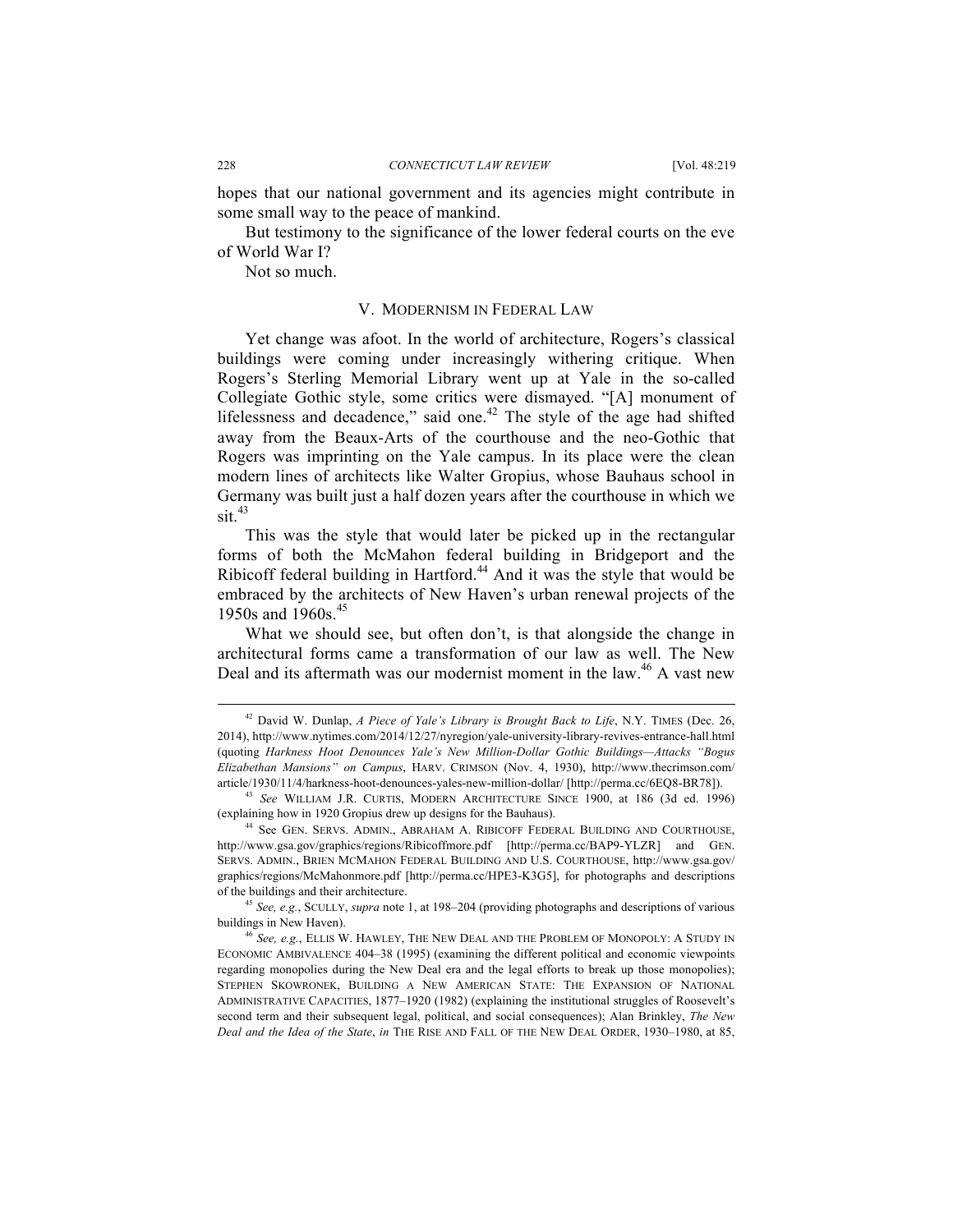federal authority aimed to rationalize the law just as the new modernism sought to bring systematic order to architecture and urban planning. In the law, the new federal authority aimed to replace not the bric-a-brac of industrial neighborhoods, but the ad hoc, historically accumulated, and often divergent bodies of state statutory and common law—bodies of law that seemed increasingly to be wanting in the face of the demands of modern life.<sup>47</sup>

Between the administrations of Franklin Roosevelt and Richard Nixon, we witnessed a profusion of new administrative agencies staffed by experts, along with a sharp growth in federal statutes displacing a combination of state rules and market interactions.<sup>48</sup> This is the era that inaugurated what William Eskridge and John Ferejohn usefully call "The Republic of Statutes."<sup>49</sup> Fields like labor and employment law,<sup>50</sup> civil rights law,<sup>51</sup> environmental law,<sup>52</sup> securities law,<sup>53</sup> criminal law,<sup>54</sup> pensions

EMERGES IN AMERICA, 1900–1940, at 6–7, 136–42 (2014) (describing the rise of administrative law in response to the rapid growth of bureaucratic power in the twentieth century); William J. Novak, *The Myth of the "Weak" American State*, 113 AM. HIST. REV. 752, 759 (2008) (noting increased academic focus on "[t]he explosive growth of federal administration and bureaucracy in the twentieth century"); Julian E. Zelizer, *The Uneasy Relationship: Democracy, Taxation, and State Building Since the New Deal*, *in* THE DEMOCRATIC EXPERIMENT: NEW DIRECTIONS IN AMERICAN POLITICAL HISTORY 276, 276–78 (Meg Jacobs et al. eds., 2003) (arguing that despite heavy resistance to taxation, New Deal policymakers pursued a state-building agenda that substantially increased the scope of the federal government).

<sup>49</sup> *See* WILLIAM N. ESKRIDGE JR. & JOHN FEREJOHN, A REPUBLIC OF STATUTES: THE NEW AMERICAN CONSTITUTION 4–9 (2010) (describing the legion of statutory and administrative rights first created during the twentieth century).

<sup>50</sup> *See, e.g.*, National Labor Relations (Wagner) Act, Pub. L. No. 74-198, 49 Stat. 449 (1935) (codified as amended at 29 U.S.C. §§ 151–169 (2012)) ("To diminish the causes of labor disputes burdening or obstructing interstate and foreign commerce . . . .").<br><sup>51</sup> *See, e.g.*, Civil Rights Act of 1964, Pub. L. No. 88-352, 78 Stat. 241 (codified as amended in

scattered sections of 42 U.S.C.) ("To enforce the constitutional right to vote[] [and] to confer jurisdiction upon the district courts of the United States to provide injunctive relief against discrimination in public accommodations . . . .").<br><sup>52</sup> *See, e.g.*, National Environmental Policy Act of 1969, Pub. L. No. 91-190, 83 Stat. 852

(codified as amended at 42 U.S.C. §§ 4321–4370(h) (2012)) ("To establish a national policy for the environment[] [and] to provide for the establishment of a Council on Environmental Quality . . . ."); Clean Air Act, Pub. L. No. 88-206, 77 Stat. 392 (1963) (codified as amended at 42 U.S.C. §§ 7401– 7671(q) (2012)) ("To improve, strengthen, and accelerate programs for the prevention and abatement of air pollution.").

<sup>53</sup> *See, e.g.*, Securities Exchange Act of 1934, Pub. L. No. 73-291, 48 Stat. 881 (codified as amended at 15 U.S.C. § 78(a)–(pp) (2012)) ("To provide for the regulation of securities exchanges and

 <sup>86–98 (</sup>Steve Fraser & Gary Gerstle eds., 1989) (discussing different views on the economic role the federal government should play during the New Deal era).

*See, e.g., ALAN BRINKLEY, THE END OF REFORM: NEW DEAL LIBERALISM IN RECESSION AND* WAR 109–11 (1996) (describing New Dealer and Antitrust Division chief Thurman Arnold and his view that federal experts and agencies should have a robust and permanent role in regulating business practices); DAVID E. LILIENTHAL, TVA—DEMOCRACY ON THE MARCH 156 (1944) (advocating for the concept of regionalism, whereby the federal government exercises authority "to meet regional needs to the end that the entire nation may profit").<br><sup>48</sup> *See, e.g.*, DANIEL R. ERNST, TOCQUEVILLE'S NIGHTMARE: THE ADMINISTRATIVE STATE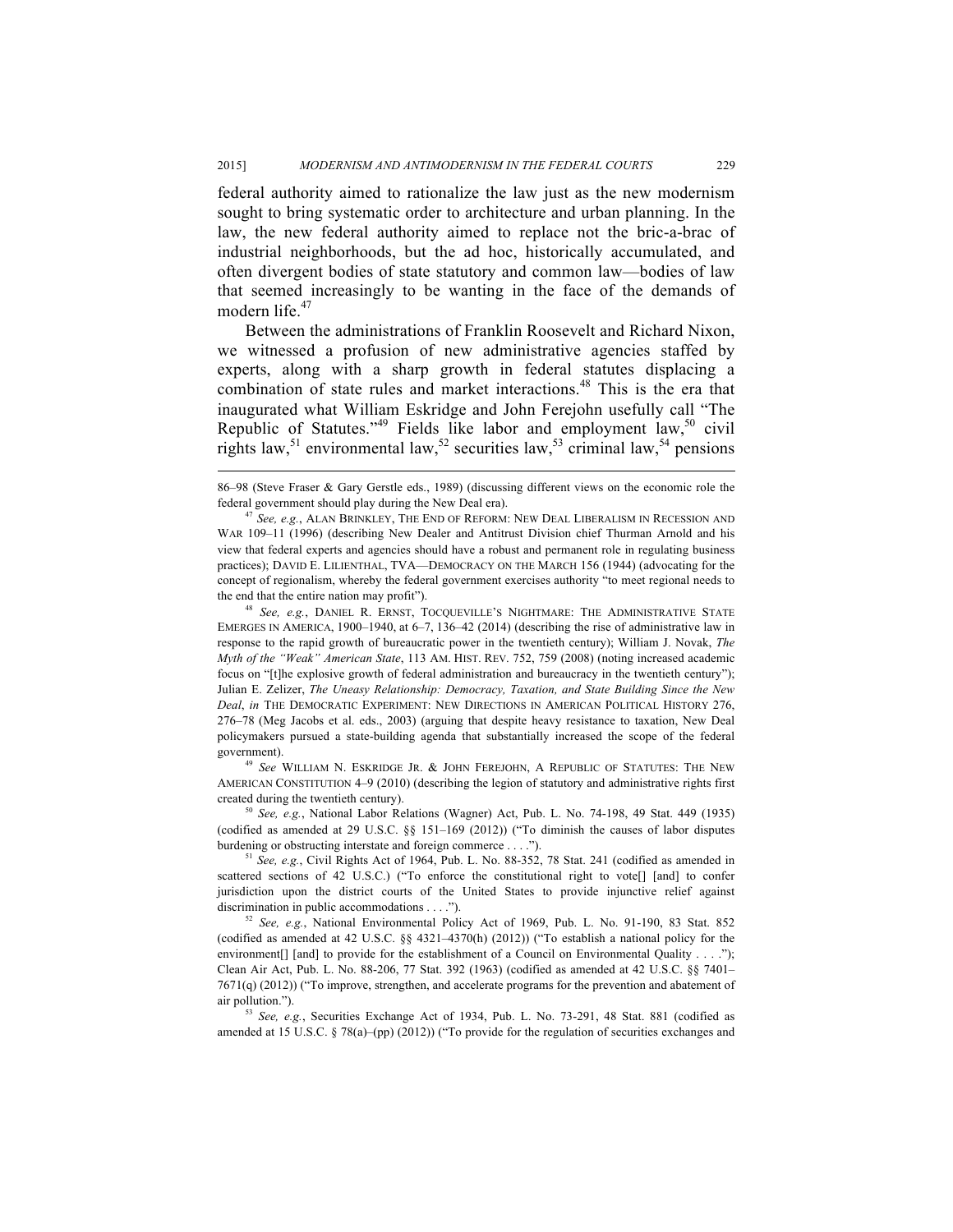and trust law,  $55$  and federal tort claims  $56$  all witnessed the advent of massive new federal statutory regimes, and sometimes the invigoration of long-dormant older ones.<sup>57</sup>

What this meant for the federal courts here in Connecticut, as elsewhere, was marked expansion. It was not until the early 1960s that the number of district judges in Connecticut jumped from two to four; $58 \text{ since}$ then, the number has doubled to eight.<sup>59</sup> An office of chief judge for the District was established in 1948.<sup>60</sup>

For perspective: if there were only ten district judges in the District of Connecticut in its first one hundred years, there have been nearly three times that many in the eighty-five years since.

The same pattern holds true nationwide. When this courthouse (*post office!*) was built, there were fewer than one hundred district judges nationwide;<sup>61</sup> by 1950, there were over two hundred;<sup>62</sup> today, there are over 650. <sup>63</sup> Moreover, that number does not count the magistrate judges, who do

<sup>59</sup> *Id.* 

of over-the-counter markets operating in interstate and foreign commerce and through the mails, to prevent inequitable and unfair practices on such exchanges and markets, and for other purposes."); Securities Act of 1933, Pub. L. No. 73-22, 48 Stat. 74 (codified as amended at 15 U.S.C. § 77(a)–(aa) (2012)) ("To provide full and fair disclosure of the character of securities sold in interstate and foreign commerce and through the mails, and to prevent frauds in the sale thereof, and for other purposes.").

<sup>54</sup> *See, e.g.*, Law Enforcement Assistance Act of 1965, Pub. L. No. 89-197, 79 Stat. 828 ("To provide assistance in training State and local law enforcement officers and other personnel . . . ."). 55 *See, e.g.*, Employee Retirement Income Security Act of 1974, Pub. L. No. 93-406, 88 Stat. 829

<sup>(</sup>codified as amended in scattered sections of 29 U.S.C.) ("To provide for pension reform.").

<sup>56</sup> *See, e.g*., Federal Tort Claims Act, Pub. L. No. 79-601, 60 Stat. 812 (1946) (codified as amended at 28 U.S.C. §§ 2671–2680 (2012)) ("To provide for increased efficiency in the legislative branch of the Government.").

<sup>57</sup> *See, e.g.*, Civil Rights Act of 1871, Pub. L. No. 42-22, ch. 22, § 1, 17 Stat. 13, 13 (codified as amended at 42 U.S.C. § 1983 (2012)) (combating racial violence in the Reconstruction-era South); *see also* Keating v. Carey, 706 F.2d 377, 392 (2d Cir. 1983) (Meskill, J., concurring and dissenting) ("[T]he legislative history of the 1871 Act . . . suggests that it was intended principally to assist blacks and black supporters in the post-war South . . . to preserve their newly-won freedoms."). For the next ninety years, few plaintiffs brought § 1983 claims and the law languished. *See Developments in the Law—Section 1983 and Federalism*, 90 HARV. L. REV. 1133, 1169, 1172–73 (1977) (recognizing that "*Monroe v. Pape* resurrected section 1983 from ninety years of obscurity" and discussing the various changes in the law with respect to such claims since that decision). Indeed, it was not until *Monroe v. Pape*, 365 U.S. 167, 168, 180 (1961) and *Monell v. Department of Social Services*, 436 U.S. 658, 658 (1978) that § 1983 was revitalized and became a widespread tool for enforcing constitutional rights. *Id.*

<sup>58</sup> *History of the Federal Judiciary: U.S. District Court for the District of Connecticut*, FED. JUD. CTR., http://www.fjc.gov/history/home.nsf/page/courts\_district\_ct.html [http://perma.cc/XZG6-BWL8] (last visited Sept. 19, 2015).

<sup>60</sup> *History of the Federal Judiciary: Chief Judges of the District of Connecticut*, FED. JUD. CTR., http://www.fjc.gov/servlet/nGetChief?cid=200&order=c&ctype=dc&instate=ct [http://perma.cc/MC97- LEN9] (last visited Sept. 5, 2015).

<sup>61</sup> *Authorized Judgeships*, U.S. COURTS, http://www.uscourts.gov/judges-judgeships/authorizedjudgeships (follow "Authorized Judgships—From 1789 to Present") (last visited Sept. 19, 2015).

 $^{62}$   $\emph{Id.}$ 

<sup>63</sup> *Id.*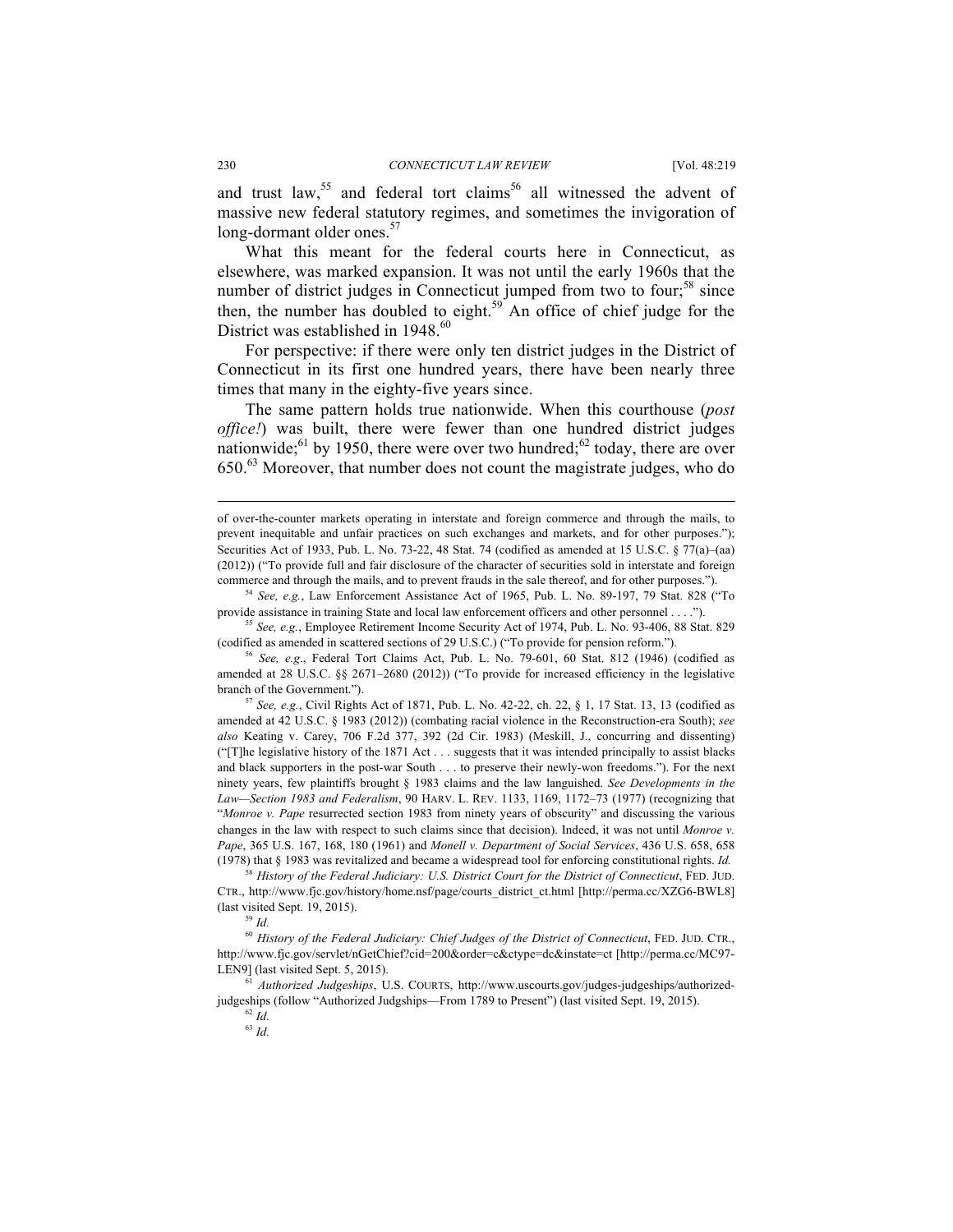vital work in the district courts, nor the bankruptcy judges and administrative law judges, who (as my colleague Judith Resnik points out) have proliferated in the federal government in the last half century.<sup>64</sup>

Much of this growth, of course, was propelled by a boom in the dockets. By 1997, there were three thousand filings per year in the District of Connecticut alone. Nationwide at the turn of the twenty-first century, there were more than 300,000 filings in the district courts.<sup>65</sup> Today that number is around 350,000.<sup>66</sup>

The federal district courts, I submit, are modern institutions, vested comparatively recently with the vast authority they have today.

#### VI. BACK TO JUDGE TIMBERS

But if this is right, we have here in New Haven something of a puzzle. How do we explain Judge Timbers and his colleagues? If their authority is the product of the United States' modern departure in governance, shouldn't they have embraced the modernist urban planning of the age? If these things, as I have suggested, ran together, why did they come apart so sharply fifty years ago?

An answer lies in the curious story of this courthouse we've just told and in the work of the people who labor within it. I think we're now in a position to see something distinctive about American law and the work of the federal district courts—and about the message embodied in this courthouse. In the United States, the modern effort to govern the vastly complicated social life of the twentieth and twenty-first centuries was run through a Constitution and a culture that gives an important place to law and lawyers.

Modernist administration did not displace earlier institutions—though sometimes (like Mayor Lee) it had aimed to do just that. Ultimately, it came to work through those earlier institutions. And so, the twentieth century project of federal authority was run through the district courts like ours here today, through the courts that had once shared back rooms with postal services. Modern social regulation was layered on top of an older

 <sup>64</sup> *See* Resnik, *supra* note 14, at 888 (discussing the increase in number of federal judgeships over last half century); Judith Resnik, *"Uncle Sam Modernizes His Justice": Inventing the Federal District Courts of the Twentieth Century for the District of Columbia and the Nation*, 90 GEO. L.J. 607, 619–21 (2002) (describing the growth in the number of non-Article III federal judges in twentieth century).

<sup>65</sup> *See Federal Court Management Statistics*, U.S. COURTS, http://www.uscourts.gov/reportname/federal-court-management-statistics? (follow page 3 hyperlink; then follow "U.S. District Courts—Federal Court Management Statistics—Profiles" hyperlink dated Sept. 30, 1999) (last visited Sept. 5, 2015) (indicating that, in 1999, just over 300,000 cases were commenced in district courts).

<sup>66</sup> *See Federal Court Management Statistics*, U.S. COURTS, http://www.uscourts.gov/reportname/federal-court-management-statistics? (follow "U.S. District Courts—Federal Court Management Statistics—Profiles" hyperlink dated June 30, 2015) (last visited Oct. 24, 2015) (indicating that, in the twelve-month period ending June 30, 2015, nearly 375,000 cases were commenced in district courts).